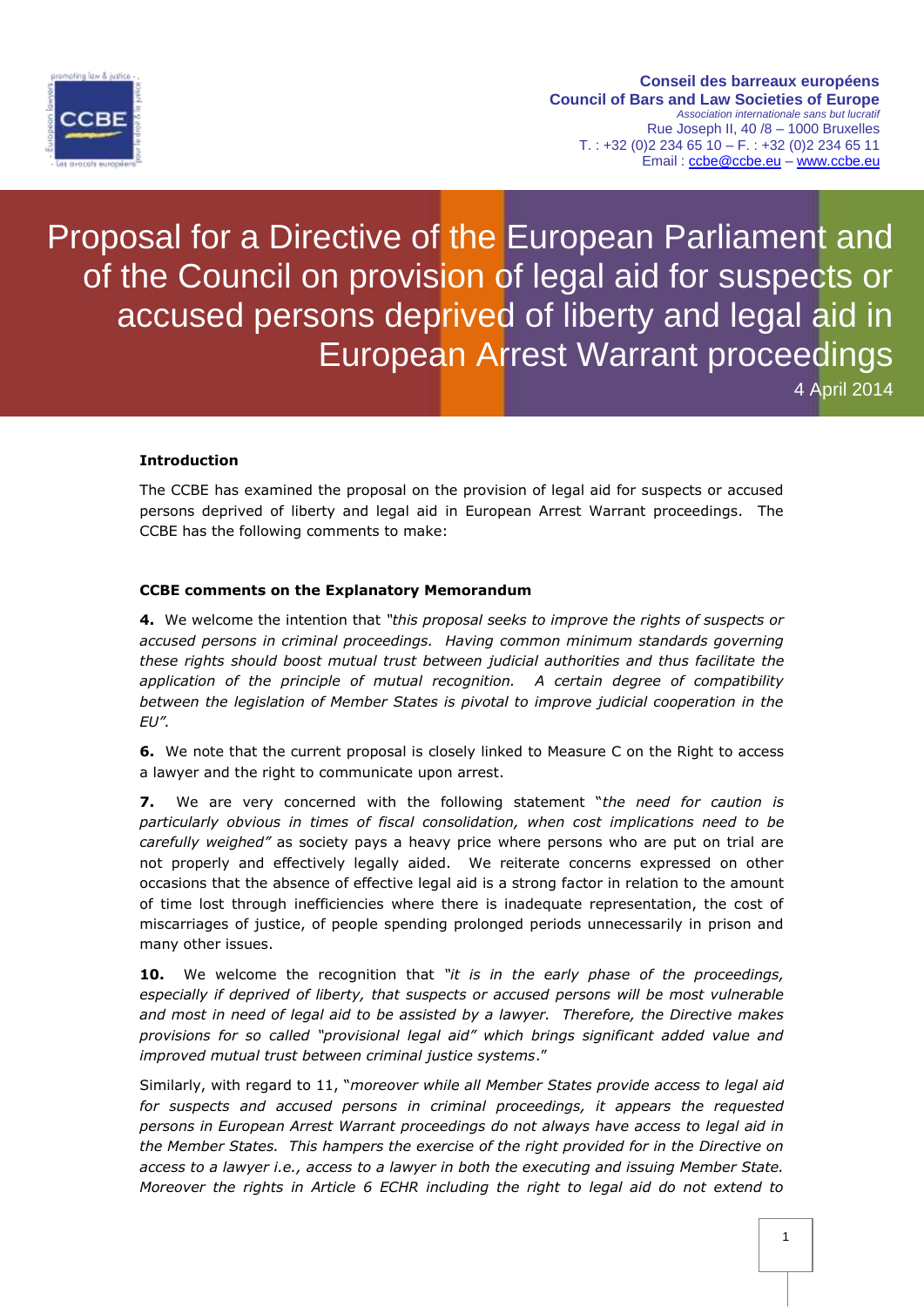*extradition proceedings. Therefore in order to improve mutual trust and make the trial to dual defence in European Arrest Warrant proceedings effective, the Directive also requires Member States to give access to legal aid, beyond provisional legal aid as the requested persons are not always deprived of liberty."*

**13.** We note that the measure on legal aid is linked to the measure for the European Public Prosecutor.

**14.** We would wish to acknowledge the recitals referring to the applicable international tests.

Article 47 (3) of the Charter provides that *"legal aid shall be made available to those who lack sufficient resources insofar as such is necessary to ensure affective access to justice".* 

Article 6.3. ECHR states that everyone charged with a criminal offence has the right to *"defend himself in person or through legal assistance of his own choosing or if he has not sufficient means to pay for legal assistance, to be given it free when the interests of justice so require".*

Effective access to legal representation is paramount to ensure the respect of the presumption of innocence and the rights of the defence as set out in Article 48 of the Charter.

**20.** Regarding "*the objective of the Directive is to ensure that suspects or accused persons in criminal proceedings who are deprived of liberty and persons subject to European Arrest Warrant proceedings have access to legal aid to render effective their right of access to a lawyer as provided for in the directive on the right of access to a lawyer*".

The use of "*and*" strongly supports the proposition that persons who are subject to an arrest warrant procedure but who are not deprived of liberty should have this access. This does not carry over into the draft Articles.

**21 and 22**. We welcome the fact that the right applies from the deprivation of liberty in criminal cases and from the time of arrest in the executing Member State until the surrender in European Arrest Warrant cases.

**25**. We welcome the fact that this is seen as an important measure to reinforce the right not to incriminate oneself.

**26.** We welcome that the right is without delay after deprivation of liberty and before any questioning.

We welcome the strong statement *"Member States should therefore ensure that access to provisional legal aid is available without delay after deprivation of liberty and before any questioning takes place".*

**27.** With regard to the following:

*"to this effect, Member States should set in place procedure or mechanisms for example duty lawyer schemes or emergency defence services, allowing intervention with short notice at police stations or detention centres, so that the right to provisional legal aid and access to a lawyer without undue delay after deprivation of liberty and before any questioning becomes practicable and effective".*

We stress the importance of the word "*effective*" as we believe, for example, that that a scheme of duty lawyers who are inadequately trained and poorly resourced would not in our contention be effective.

**30**. In Arrest Warrant cases, provisional legal aid is available from the deprivation of liberty. Can it be assumed that it continues if liberty is restored following bail?

**33.** We would welcome the strong statement.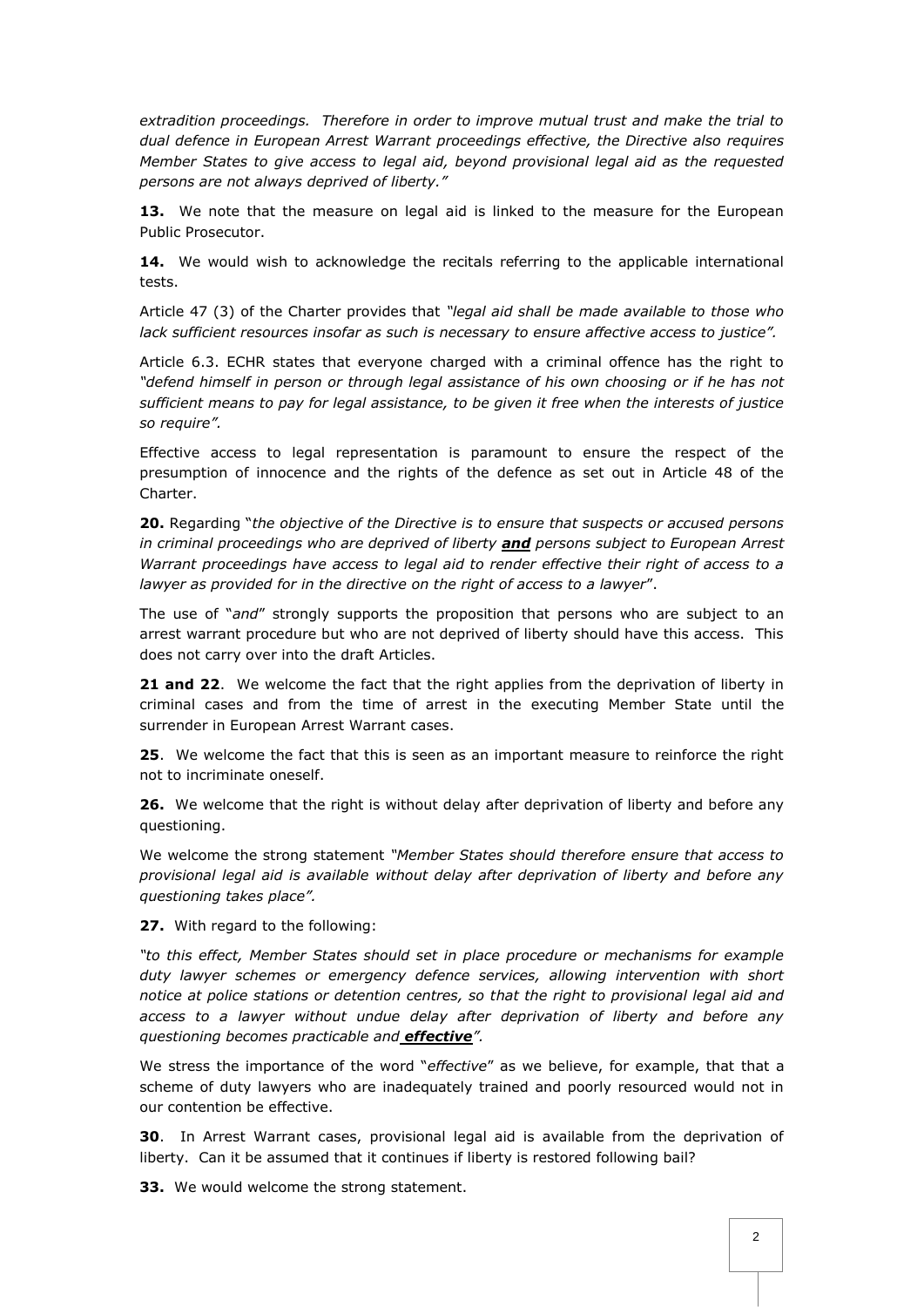*"In order to ensure the effectiveness of the right to appoint a lawyer in the issuing Member State to assist the lawyer in the executing Member State, according to Article 10 of Directive 2013/48/EU on the right of access to a lawyer, Member States shall ensure that there is a right to access legal aid in the issuing Member State for requested persons that exercise this right of access to a lawyer, for the purpose of the European Arrest Warrant proceedings in the executing Member State."* 

It logically follows from this that the process of granting legal aid in the issuing Member State should be a swift process as it is designed to support the intended swift Arrest Warrant proceedings.

**35.** This provides that provisional legal aid will apply in the executing Member State where a person has been deprived of liberty.

It is logical that provisional legal aid should also apply in the issuing Member State to ensure consistency. What is the point in having provisional legal aid in the executing Member State if the lawyer so appointed cannot advance his client's case without the assistance of a lawyer in the issuing Member State where the entitlement is to legal aid (following full assessment) rather than provisional legal aid. This is a very important point.

## **Comments on the Recitals**

**7**. "*One of the fundamental features of a fair trail as stated by the European Court of Human Rights ECTHR is that everyone charged with a criminal offence is effectively defended by a lawyer assigned officially if need be. The fairness of criminal proceedings requires that a suspect must be granted access to legal assistance from the moment of deprivation of liberty*."

We emphasise that the correct test is that the person is "effectively defended".

**9.** *"In order for suspects or accused persons who are deprived of liberty to be in a position to exercise effectively the right of access to a lawyer at the early stages of the proceedings, they should not have to wait for access to a lawyer pending the processing of the application for legal aid and the assessment of the eligibility criteria for legal aid".*

This is the second test of effectively. One needs to be able to have effective access but also to an effective lawyer.

**14.** "*To ensure that requested persons can effectively exercise their right to appoint a lawyer in the issuing Member State to assist the lawyer in the executing Member State in accordance with Directive 2013/48/EU the issuing Member State should ensure that requested persons have access to legal aid for the purpose of the European Arrest Warrant proceedings in the executing Member State. This right may be subject to an assessment of the means of the requested person and/or whether it is in the interests of justice to provide legal aid, according to the applicable eligibility criteria in the issuing Member State in question.*"

This militates against providing proper and swift assistance in a guaranteed format. If it becomes routine that issuing Member States delay the decision making on legal aid then lawyers in executing Member States will simply not bother exercising the right to dual representation and it will become completely meaningless.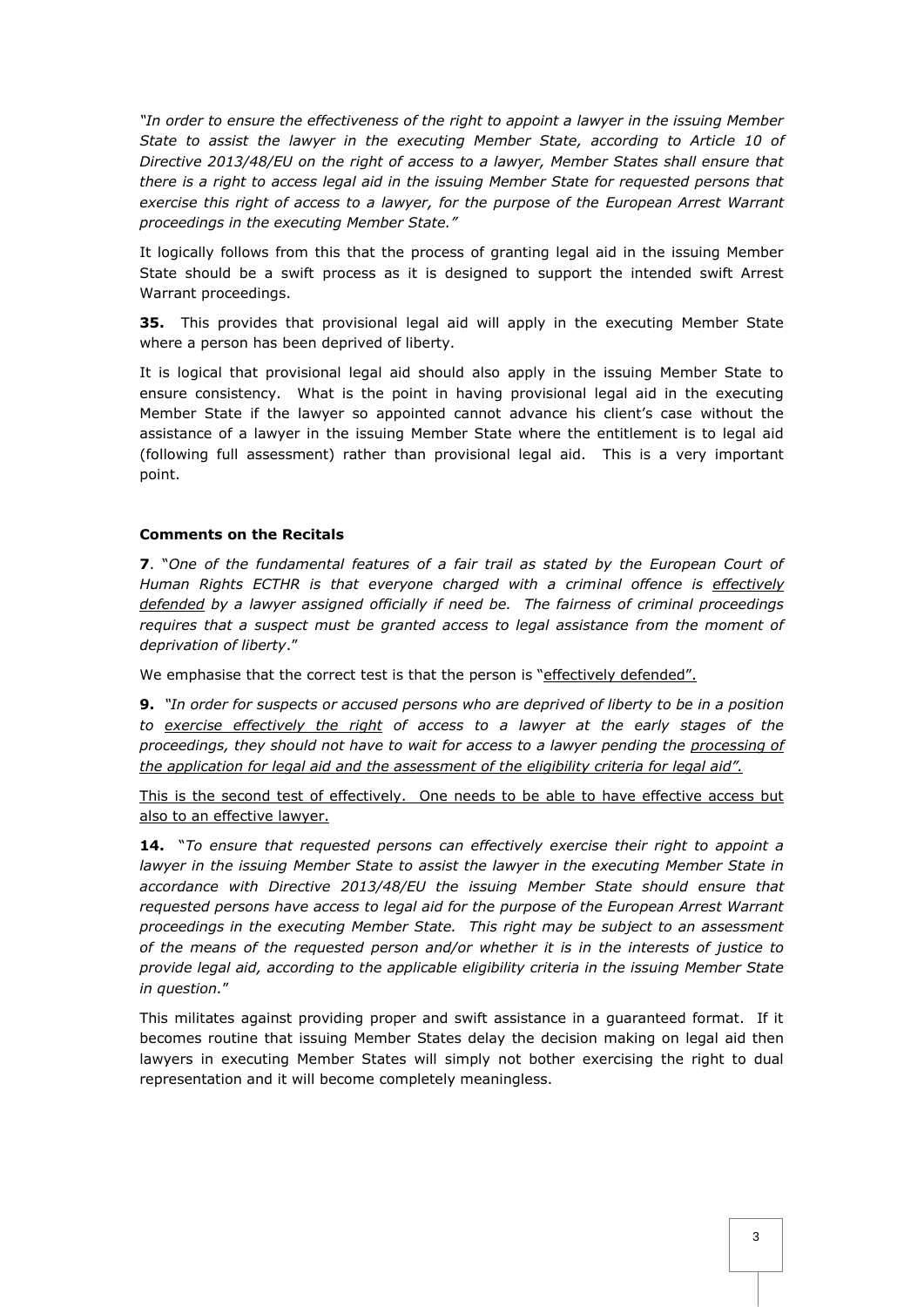## **Comments on the Articles**

**Article 1.3**. We welcome that nothing in this Directive shall be interpreted as limiting the rights provided for in Measure C.

**Article 3.d** "*lawyer*" means any person who in accordance with national law was qualified and entitled including by means of accreditation by an authorised body to provide legal advice and assistance to suspects or accused persons.

We stress the fact that where a lawyer is assigned under a duty scheme, rather than chosen by a suspect there must be sufficient quality controls to ensure that they are adequately and currently trained.

**Article 4.1** "*Member States shall ensure that the following persons, if they so wish, have the right to provisional legal aid.*

- *A. Suspects or accused persons in criminal proceedings who are deprived of liberty.*
- *B. Requested persons deprived of liberty in the executing Member State".*

The test at 4.b appears to exclude from eligibility persons who are subject to Arrest Warrant proceedings, but are only briefly taken into custody for the purpose of production before court. This would be a significant omission insofar as provisional legal aid is concerned.

It does not rest easily with:-

**Article 5.1.** *"The executing Member State shall ensure that requested persons have the right to legal aid upon arrest pursuant to a European Arrest Warrant until they are surrendered, or in the cases of non surrender, until the decision on surrender has become final",* as that simply reflects existing practise with provisional legal aid applying as an emergency measure.

The CCBE believes that the Directive creates uncertainty regarding the precise circumstances where provisional legal aid shall apply in EAW cases.

According to Art. 4.1 b) requested persons have a right to "*provisional legal aid*" in the executing state, when they are deprived of liberty. Art. 5.1 rules that requested persons shall have the right to "*legal aid*" "upon arrest" pursuant to an EAW. According to Art.5.3 the criteria for the legal aid may be drafted by the Member States.

It can be deduced that the intention of the Commission is to draft a right to "*provisional legal aid*" for people who get arrested on the basis of an EAW. To avoid any misunderstanding it should be made clear how far this provisional legal aid shall reach. The understanding of the CCBE is that provisional legal aid shall at least apply for requested persons when they are questioned and brought before a judge after having been arrested.

**Article 5.2.** "*the issuing Member State shall ensure that requested persons, that exercise their right to appoint a lawyer in the issuing Member State to assist the lawyer in the executing Member State, according to Article 10 of Directive 2013 / 48 / EU, have the right to legal aid in that Member State for the purpose of the European Arrest Warrant proceedings in the executing Member State"*.

This wording is problematic. There is no proposal for provisional legal aid in the issuing Member State. This is the position irrespective of whether the requested person is deprived of liberty or not. We wish to stress the benefits that flow from dual representation in terms of respect for the rights of the requested person, speed and efficiency of the court processes where there is effective assistance from the outset, the saving in cost where a formal surrender is not necessary because the case in fact can be